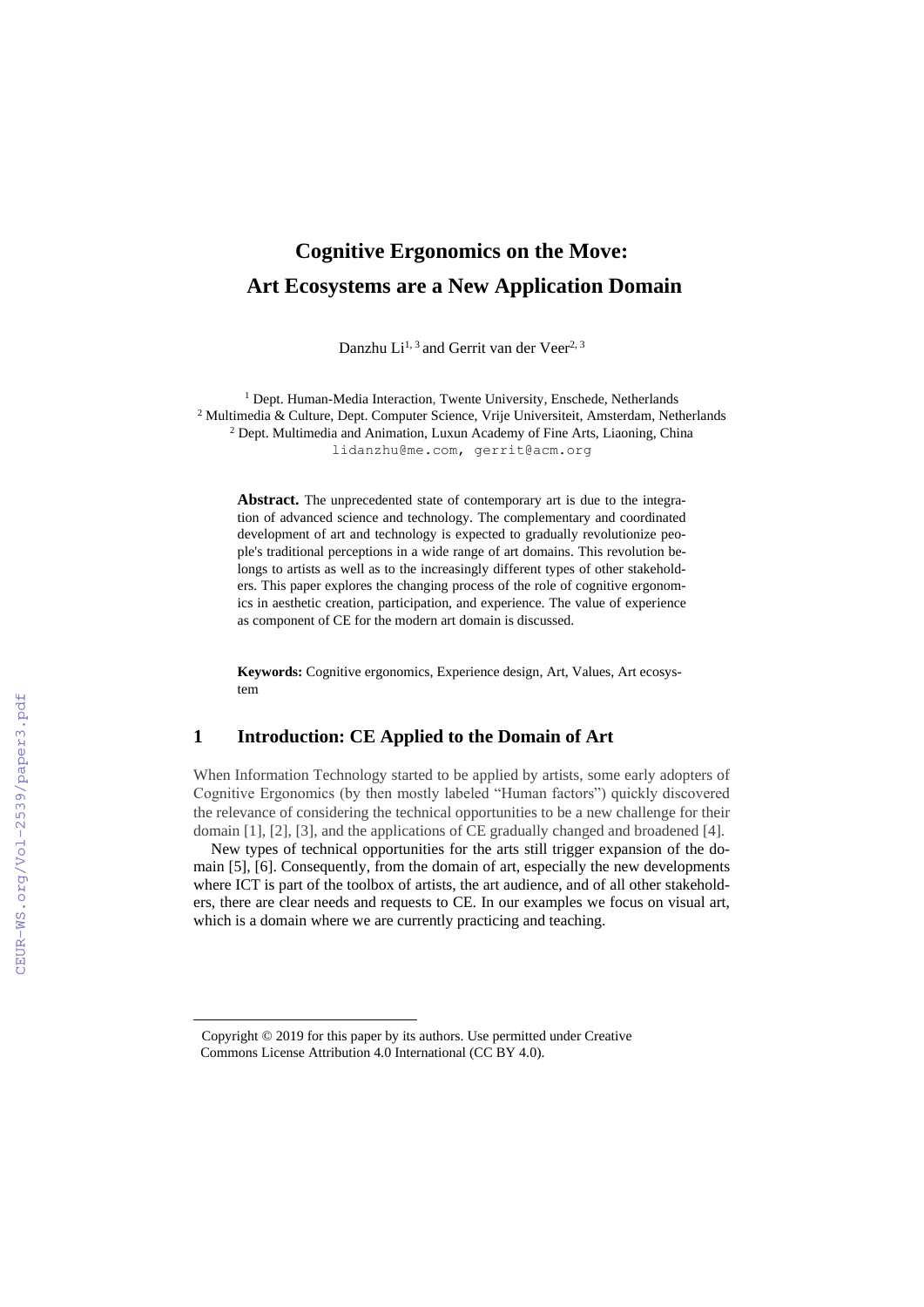## **2 Pre-History of CE in Art**

Brushes and paint developed (and standardized in individual visual art cultures (like Chinese calligraphy, western watercolors; ….) to enable the painter. A standardized set of sticks enabled the Chinese shadow puppet player to move, even with a single hand, simultaneously, the head, body, both arms and both legs of his puppet. In the early stage, artists' operation are mainly perceived as motor skill activities.

Standards for usable tools developed for individual cultures of image creation, script writing for performances, stage maintenance (including travel, building, and storing), and actual performances or exhibitions, and even for the different roles that enabled performances (e.g., shadow puppet shows: setting the stage; building the puppets and props; animating an individual character; speaking the voice of a character; manipulating the light source.

In due time, visual art approaches towards motion developed. In relation to this, the operations of the artists and performers changed, including a gradual transfer from mainly perceptual motor skill activities to cognitive activities, and gradually included application of ICT.

Animated films have gone through a series of paradigm changes: drawing images on celluloid film to computer-generated animation; hand-drawn original paintings on paper, animated lines after the use of software to color, shoot, synthesize motion pictures, and finally through post-editing software to complete the final film; paperless animation, hand-painted board and electronic pressure pen and other tools instead of the original. Currently, the whole process is run with the help of computer and software. After modeling, 3D animators complete all the production of virtual scenes directly through post-editing software [7].

Movies have also gone through the film strip era, and now contemporary film is completely produced with the help of computer technology and high-tech equipment: camera monitors, computer screens and even terminal devices. Virtual Reality and Interactive visual art are other branches that have shown the same type of development.

Traditional ergonomics does not completely support the changing practice. Human factors like as voice, posture, head tracking and gaze, now being used as, both, input and output of art related computer technologies like multimedia technology and virtual reality technology, are increasingly used in dynamic visual art, interactive art, brain-computer interface art and other emerging art forms. The scenarios of creating, preforming, an exhibiting now extend beyond the artist's workshop and the gallery to museums, laboratories, internet-based auction houses, and public spaces.

#### **3 CE Coming of age**

Even when Cognitive Ergonomics started to be considered a science of design, some researchers that focused on art considered their domain a potential application domain [1]. However, mainstream CE, as well as it's shadow (or mirror) HCI, for a long period found most of its applications in supporting process control, car design, early work, military applications, and other "serious" domains where "usability" was the core criterium for acceptability, and, hence, the main goal.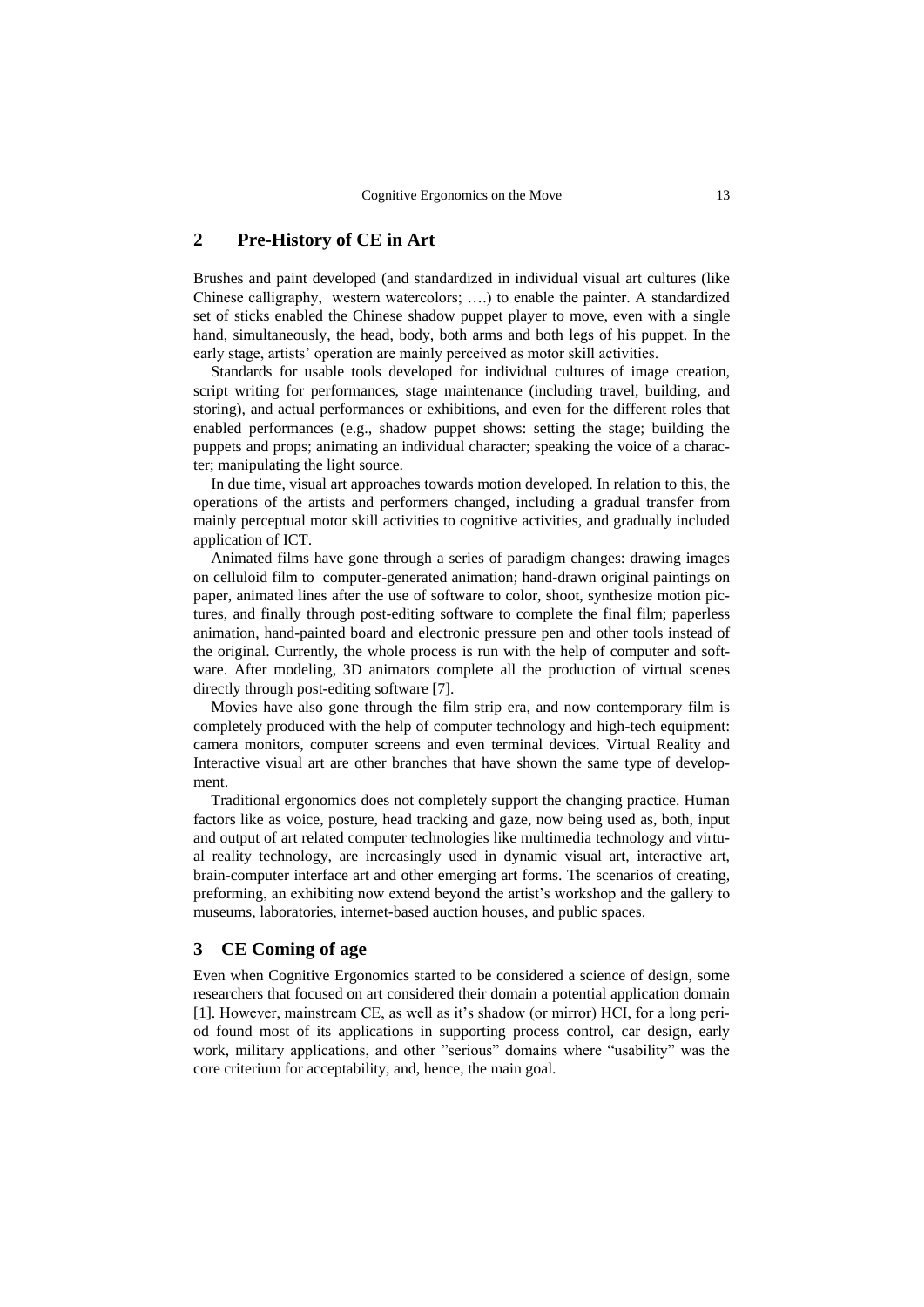Related to this, in many traditional design cases, only one type of stakeholders was the intended beneficiary: the user. This rather single-minded approach gradually became obsolete, with the development of "Service design" as a new branch of usercentred application domain [8]. where many different stakeholders needed to use, understand, and experience the product of design.

#### **4 From Usability to User Experience**

The focus of the user-centred design goals gradually shifted. Vyas et al. [9] aimed at "playful interaction", and introduced a wholistic view on experience, that includes 4 aspects of an artifact to be designed [10]:

- understanding the meaning;
- emotions activated by the artifact;
- feeling attracted vs. repelled;
- tendency to act;

The UPA (Usability Professionals Association) changed its name to UXPA (User Experience Professionals Association) in 2012. The Curriculum guidelines recommendations by ACM [11] changed the knowledge domain Human-Computer Interaction into Experience Design starting with the IT2017 guidelines.

### **5 User Experience Includes Values**

Apart from the aspects of experience as discussed by Vyas, in many domains there are aspects of values attributed to artifacts (and to humans, societies, and natural phenomena). The values attributed by a person to an artifact will often depend on the context and the individual's current role: an art lover my value a painting as too expensive when considering buying at an auction, but may value the same painting as charming when enjoining a chat in a friend's living room, or value it as unique when writing a paper on early impressionist style characteristics. In the domain of arts, we will have to consider the value aspect of individual experiencing an artifact is, both, dependent on the context, and on the individual knowledge, triggered emotions, tendency to act, and general feeling of being attracted vs. repelled.

Values are also influenced by the culture an individual may be considered to part of. Hofstede [12] shows that geographical cultures (often labeled by country names) different systematically and strongly at dimensions like individualism (in the art domain: valuing conformism or deviation from style or trend); power distance (valuing to consider social or religious structure and distance); masculinity (valuing reference to specified gender roles); uncertainty avoidance (valuing semantic precision vs. indeterminacy); short term orientation (e.g., valuing reference to heritage), and indulgence (valuing freedom and cultural independence).

Even if we should keep in mind the actual values attributed by people in their current context, the geographical culture of the location where people refer themselves to will, on average and in the sense of probability, the geographical value dimension concepts may be relevant predictors of some of the values people attribute to artifacts in their current context.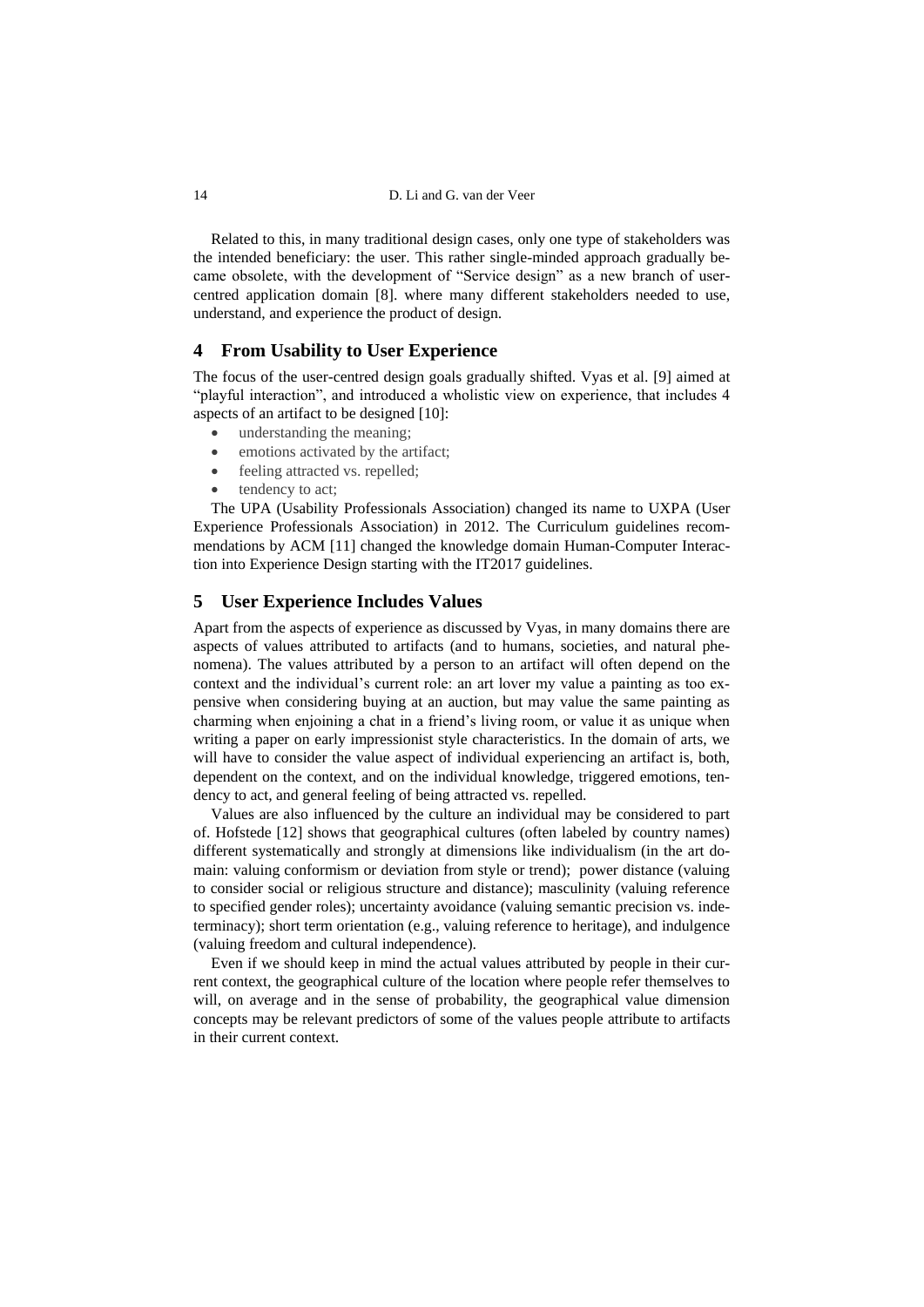#### **6 CE Should Consider Values**

Promoting cooperation in the field of art requires CE to recalibrate the limitations of their old research field. As we have stated above, with the development of science and technology, artists and their works will be more diverse, and the number of stakeholders of art will increase.

Contemporary visual arts live in a diverse and vibrant ecology: Artists work in a globally influenced, culturally diverse, and technologically rapidly advancing world. Their art is a dynamic and eclectic combination of materials, methods, concepts, and subjects that challenge traditional boundaries and defy easy definition.

Stakeholders of current and future visual art should understand their new roles. CE is still an alien domain for most artists. They should develop insight and learning ability for new techniques and paradigms, and they should expect blended creative patterns. Universities and Art schools should understand the importance of interdisciplinary collaboration and education. And students should recognize the need for these "hybrid" skill sets [13].

Galleries should be tolerant for novelties and encourage artists to innovate and experiment. Audiences should improve their understanding of contemporary art and become happy to co-create. Contemporary visual arts move to a cross disciplinary or interdisciplinary context, related to the development of science and technology and the change of human aesthetic ability. A new type of cross-border artists is coming out, and the evolution of society will make the space of art broader, thus, inferring that the new ecological environment is crucial and urgent. And an evolving CE is a new and promising approach to the art ecosystem.

## **References**

- 1. Cornock, S., Edmonds, E.: [The creative process where the artist is amplified or superseded](https://scholar.google.com/scholar?oi=bibs&cluster=12043006269500054053&btnI=1&hl=en)  [by the computer.](https://scholar.google.com/scholar?oi=bibs&cluster=12043006269500054053&btnI=1&hl=en) Leonardo 6 (1), pp. 11-16 (1973).
- 2. Edmonds, E.A.: Art Systems: 1968 to 2018. Leonardo, 51 (4), pp. 426-445 (2018).
- 3. Edmonds, E.: Communication Machines as Art. Arts, 8 (1): p22 (2019).
- 4. Candy, L., and Edmonds, E.: Explorations in art and technology. Springer, London (2002).
- 5. Li, D., and van der Veer, G.: From Painter to Interaction Designer: The Evolution of Visual Art Things. In: Joshi, A., Balkrishan, D.A., Dalvi, G., Winckler. (eds.) Adjunct Proceedings INTERACT 2017, pp. 139-149. Springer, Mumbai (2017).
- 6. Nijholt, A. (Ed): Brain Art: Brain-computer Interfaces for Artistic Expression. Springer, Switzerland (2019).
- 7. Cavalier S.: The World History of Animation. University of California Press, USA (2011).
- 8. Van der Veer G.C., Consiglio T. and Benvenuti L.: Service Design -a structure for learning before teaching. In: Marti, P., Soro, A., Gamberini, L., Bagnara, S. (eds.) Facing Complexity - Adjunct Proceedings CHItaly 2011, pp. 144-147. ACM Digital Library (2011).
- 9. Vyas, D.M., Eliens, A., van de Watering M.R., van der Veer, G.C. (2008). Organizational Probes: Exploring Playful Interactions in Work Environment. In: Jorge J. (Ed.) 15th European Conference on Cognitive Ergonomics, pp. 170-173. ACM Digital Library, New York, NY. (2008).